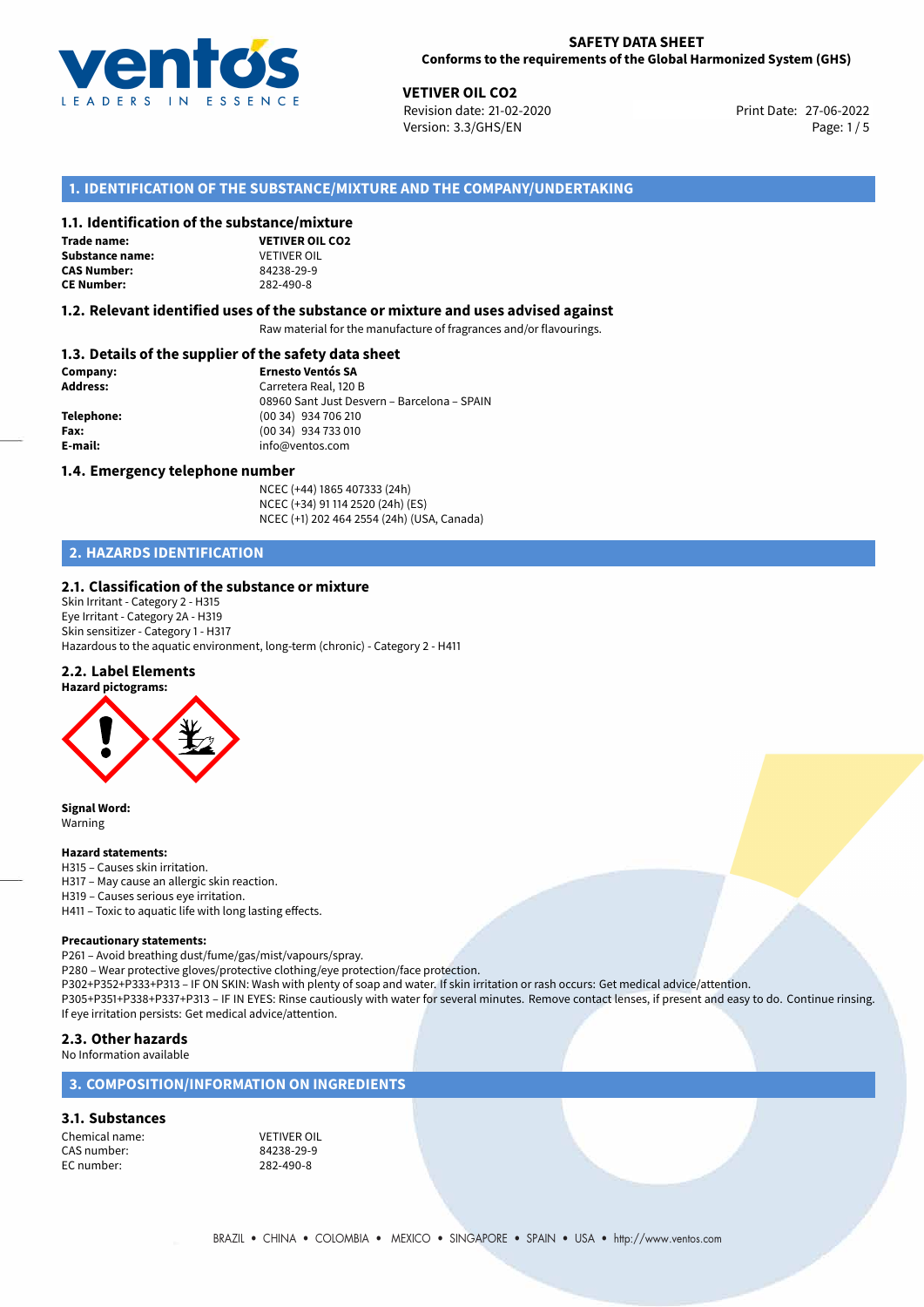

27-06-2022 **VETIVER OIL CO2** Revision date: 21-02-2020 Print Date: Version: 3.3/GHS/EN Page: 2 / 5

## **Hazardous constituents:**

| <b>Chemical Name</b> | % (w/w)           | <b>CAS No</b><br><b>EC No</b> | <b>Classification according to GHS</b>                                                                         |
|----------------------|-------------------|-------------------------------|----------------------------------------------------------------------------------------------------------------|
| VETIVEROLS           | $\geq$ 10; $<$ 25 |                               | Skin Irritant - Category 2 - H315<br>Eye Irritant - Category 2A - H319<br>Skin sensitizer - Category 1B - H317 |

[See the full text of the hazard statements in section 16.](#page-4-0)

## **3.2. Mixtures**

Not applicable.

# **4. FIRST-AID MEASURES**

## **4.1. Description of necessary first aid measures**

| Ingestion:    | Rinse mouth with water.                                                                                               |
|---------------|-----------------------------------------------------------------------------------------------------------------------|
|               | Obtain medical advice.                                                                                                |
|               | Keep at rest. Do not induce vomiting.                                                                                 |
| Eye contact:  | In case of contact with eyes, rinse immediately with plenty of water for at least 15 minutes and seek medical advice. |
| Inhalation:   | Remove person to fresh air and keep at rest.                                                                          |
|               | Seek immediate medical advice.                                                                                        |
| Skin contact: | Take off immediately all contaminated clothing.                                                                       |
|               | Thoroughly wash affected skin with soap and water.                                                                    |
|               | Seek medical attention if symptoms persist.                                                                           |

# **4.2. Most important symptoms and effects, both acute and delayed**

No information available.

## **4.3. Indication of any immediate medical attention and special treatment needed**

No information available.

# **5. FIRE-FIGHTING MEASURES**

## **5.1. Extinguishing Media**

Water spray, carbon dioxide, dry chemical powder or appropriate foam. For safety reasons do not use full water jet.

## **5.2. Special hazards arising from the substance or mixture**

Known or Anticipated Hazardous Products of Combustion: Emits toxic fumes under fire conditions.

## **5.3. Advice for firefighters**

High temperatures can lead to high pressures inside closed containers. Avoid inhalation of vapors that are created. Use appropriate respiratory protection. Do not allow spillage of fire to be poured into drains or watercourses. Wear self-contained breathing apparatus and protective clothing.

# **6. ACCIDENTAL RELEASE MEASURES**

## **6.1. Personal precautions, protective equipment and emergency procedures**

Evacuate surronding areas. Ensure adequate ventilation. Keep unnecessary and unprotected personnel from entering. Do not breathe vapor/spray. Avoid contact with skin and eyes. Information regarding personal protective measures: see section 8.

## **6.2. Environmental precautions**

To avoid possible contamination of the environment, do not discharge into any drains, surface waters or groundwaters.

## **6.3. Methods and materials for containment and cleaning up**

Cover with an inert, inorganic, non-combustible absorbent material (e.g. dry-lime, sand, soda ash). Place in covered containers using non-sparking tools and transport outdoors. Avoid open flames or sources of ignition (e.g. pilot lights on gas hot water heater). Ventilate area and wash spill site after material pickup is complete.

## **6.4. Reference to other sections**

Information regarding exposure controls, personal protection and disposal considerations can be found in sections 8 and 13.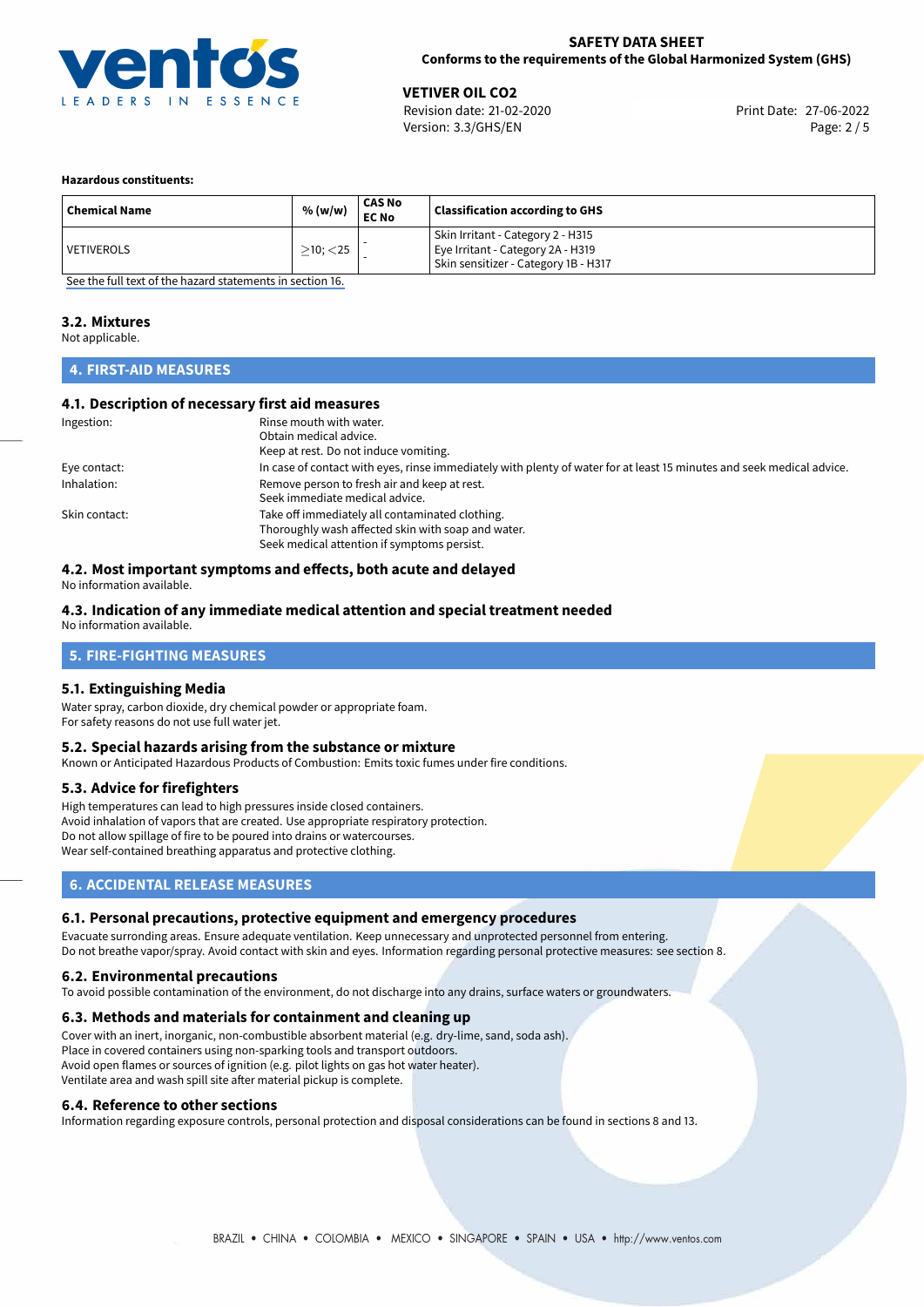

27-06-2022 **VETIVER OIL CO2** Revision date: 21-02-2020 Print Date: Version: 3.3/GHS/EN Page: 3 / 5

# **7. HANDLING AND STORAGE**

# **7.1. Precautions for safe handling**

Do not store or handle this material near food or drinking water. Do not smoke. Avoid contact with the eyes, skin and clothing. Wear protective clothing and use glasses. Observe the rules of safety and hygiene at work. Keep in the original container or an alternative made from a compatible material.

# **7.2. Conditions for safe storage, including any incompatibilities**

Store in tightly closed and preferably full containers in a cool, dry and ventilated area, protected from light. Keep away from sources of ignition (e.g. hot surfaces, sparks, flame and static discharges). Keep away from incompatible materials (see section 10).

## **7.3. Specific end use(s)**

No information available.

**8. EXPOSURE CONTROLS AND PERSONAL PROTECTION**

# **8.1. Control parameters**

Components with occupational exposure limits: None known.

## **8.2. Exposure controls**

Measures should be taken to prevent materials from being splashed into the body. Provide adequate ventilation, according to the conditions of use. Use a mechanical exhaust if required.

## **8.3. Individual protection measures, such as personal protective equipment**

| Eye/Face protection:             | Chemical safety goggles are recommended. Wash contaminated goggles before reuse.                                                            |
|----------------------------------|---------------------------------------------------------------------------------------------------------------------------------------------|
| Hand Protection:                 | Chemical-resistant gloves are recommended. Wash contaminated gloves before reuse.                                                           |
| Body protection:                 | Personal protective equipment for the body should be selected based on the task being performed and the risks<br>involved.                  |
| Respiratory Protection:          | In case of insufficient ventilation, use suitable respiratory equipment.                                                                    |
| Environmental exposure controls: | Emissions from ventilation or process equipment should be checked to ensure they comply with environmental<br>protection legislation.       |
|                                  | In some cases, filters or engineering modifications to the process equipment will be necessary to reduce emissions to<br>acceptable levels. |
|                                  |                                                                                                                                             |

# **9. PHYSICAL AND CHEMICAL PROPERTIES**

## **9.1. Information on basic physical and chemical properties**

| Appearance:                            | Liquid                    |
|----------------------------------------|---------------------------|
| Colour:                                | Conforms to standard      |
| Odour:                                 | Conforms to standard      |
| Odour theshold:                        | Not determined            |
| pH:                                    | Not determined            |
| Melting point/freezing point:          | Not determined            |
| Boling point/boiling range $(°C)$ :    | Not determined            |
| Flash point:                           | $87^{\circ}$ C            |
| Evaporation rate:                      | Not determined            |
| Flammability:                          | Not determined            |
| Lower flammability/Explosive limit:    | Not determined            |
| Upper flammability/Explosive limit:    | Not determined            |
| Vapour pressure:                       | Not determined            |
| Vapour Density:                        | Not determined            |
| Density:                               | 1,013-1,053 g/mL (20°C)   |
| Relative density:                      | $1,013 - 1,053$ (20°C)    |
| Water solubility:                      | <b>INSOLUBLE IN WATER</b> |
| Solubility in other solvents:          | <b>SOLUBLE IN ETHANOL</b> |
| Partition coefficient n-octanol/water: | Not determined            |
| Auto-ignition temperature:             | Not determined            |
| Decomposition temperature:             | Not determined            |
| Viscosity, dynamic:                    | Not determined            |
| Viscosity, kinematic:                  | Not determined            |
| Explosive properties:                  | Not determined            |
| Oxidising properties:                  | <b>NONE EXPECTED</b>      |
|                                        |                           |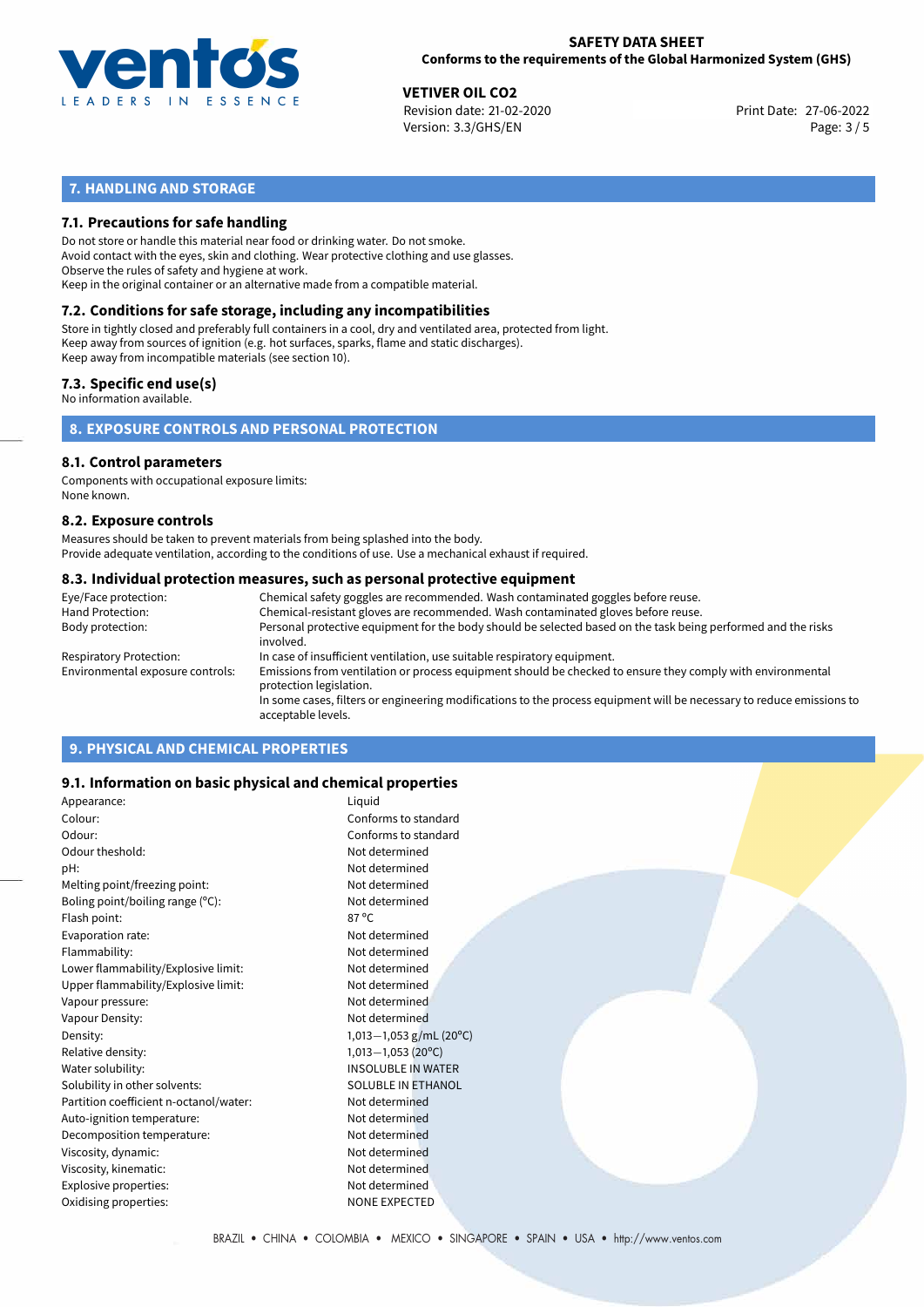

27-06-2022 **VETIVER OIL CO2** Revision date: 21-02-2020 Print Date: Version: 3.3/GHS/EN Page: 4 / 5

# **10. STABILITY AND REACTIVITY**

## **10.1. Reactivity**

No hazardous reactions if stored and handled as prescribed/indicated.

## **10.2. Chemical stability**

The product is stable if stored and handled as prescribed/indicated.

## **10.3. Possibility of hazardous reactions**

No hazardous reactions if stored and handled as prescribed/indicated.

## **10.4. Conditions to Avoid**

Conditions to Avoid: Excessive heat, flame or other ignition sources.

## **10.5. Incompatible materials**

Avoid contact with strong acids and bases and oxidizing agents.

## **10.6. Hazardous decomposition products**

During combustion may form carbon monoxide and unidentified organic compounds.

# **11. TOXICOLOGICAL INFORMATION**

| <b>Acute toxicity</b>             | Based on the data available, the criteria for classification are not met. |
|-----------------------------------|---------------------------------------------------------------------------|
| <b>Skin corrosion/irritation</b>  | Causes skin irritation.                                                   |
| Serious eye damage/irritation     | Causes serious eye irritation.                                            |
| Respiratory or skin sensitisation | May cause an allergic skin reaction.                                      |
| <b>Germ cell mutagenicity</b>     | Based on the data available, the criteria for classification are not met. |
| Carcinogenicity                   | Based on the data available, the criteria for classification are not met. |
| <b>Reproductive toxicity</b>      | Based on the data available, the criteria for classification are not met. |
| <b>STOT-single exposure</b>       | Based on the data available, the criteria for classification are not met. |
| <b>STOT-repeated exposure</b>     | Based on the data available, the criteria for classification are not met. |
| <b>Aspiration hazard</b>          | Based on the data available, the criteria for classification are not met. |

# **12. ECOLOGICAL INFORMATION**

## **12.1. Toxicity**

**Assessment:** Toxic to aquatic life with long lasting effects. **Experimental/calculated data:** No information available.

## **12.2. Degradability**

No information available.

## **12.3. Bioaccumulative potential** No information available.

**12.4. Soil mobility** No information available.

# **12.5. Other adverse effects**

See also sections 6, 7, 13 and 15 Do not allow to get into waste water or waterways.

# **13. DISPOSAL CONSIDERATIONS**

## **13.1. Waste treatment methods**

Dispose of in accordance with national and local environmental regulations.